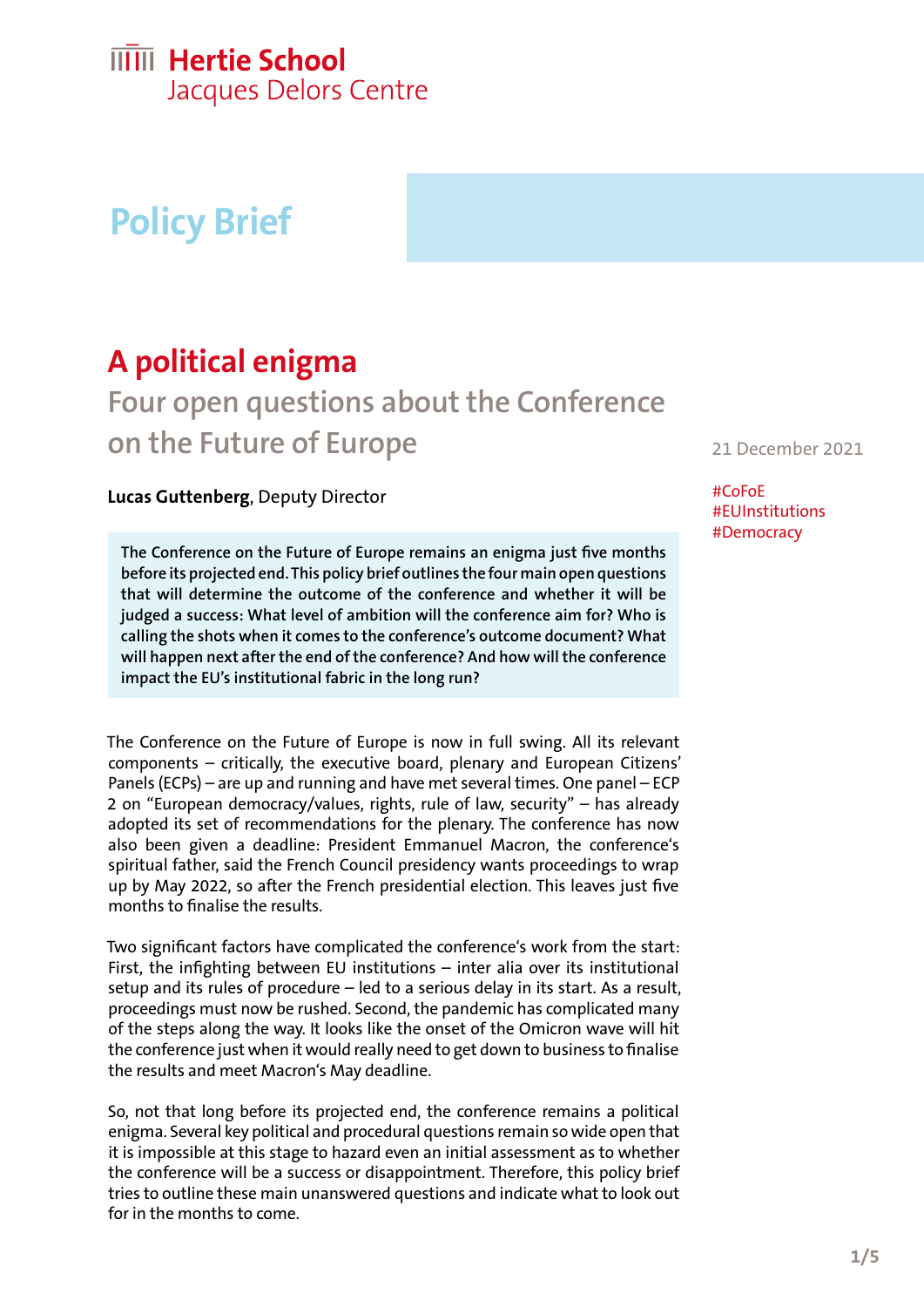### **IIIII** Hertie School Jacques Delors Centre

These open points can be grouped under four main questions: First, what level of ambition will the conference aim for? Second, who will call the shots in the end? Third, what happens once the conference is over? And fourth, how will it change the EU's institutional fabric?

#### **1. What level of ambition will the conference aim for?**

The very title of the conference betrays a grand ambition – no less than shaping the continent's future. Yet, when looking at the first piece of evidence from the actual conference proceedings – the [recommendations of ECP 2](https://futureu.europa.eu/assemblies/citizens-panels/f/299/) adopted on 11 December – it is obvious that shaping the future can take very different forms. Recommendation 3 for example calls for safeguarding "animals' wellbeing and sustainability in farming by amending directive 98/58 EC concerning the protection of animals kept for farming purposes." Recommendation 7 argues that "entities that process personal data shall be licensed at EU level." Unlike these somewhat operational suggestions, Recommendation 14 suggests that "in its relationship with external countries, the European Union should firstly strengthen common democratic values in its borders." Recommendation 18 then calls for "an EUwide referendum in exceptional cases on extremely important matters to all European citizens. The referendum should be triggered by the European Parliament and should be legally binding".

Regardless of whether one considers these recommendations to be politically realistic, what immediately becomes clear is that they differ hugely in terms of level of ambition. Some can be implemented by changing a simple piece of European law. Others require a wholesale reorientation of European policy approaches, like a recommendation that seeks to transform the way farming subsidies work in the EU. Some even require wide-ranging amendments to the EU treaties.

This highlights a wider, underlying problem that has plagued the conference from the start: Its purpose is unclear. Is it simply a substitute for the normal legislative process? Is it a vehicle to bring about legislative change in areas where progress has been slow? Is it an opportunity to recalibrate the grand orientations of EU policymaking? Or is it a platform to discuss and decide on changes to the EU's constitutional order, including treaty change(s) and a rearrangement of competences between the EU and its member states?

Answering these questions will be paramount to determine the appropriate follow-up (see part 3 below). But so far, this is nowhere close to being settled. Indeed, in the run-up to the conference, institutional and procedural questions took centre stage, while its purpose was left ambiguous. One could even argue that this is a positive feature, not a bug, as it is up to the conference itself and the citizens taking part to determine the level of ambition. Unsurprisingly, however, the first recommendations from an ECP show that citizens are very much capable of voicing what policies they want to see in place but are less capable of mapping this onto the existing institutional and policy landscape. Yet, it is the latter step that really determines the exercise's ambition level. This work will now have to be done by the plenary at a very late stage in the process – if at all.

#### **2. Who is calling the shots?**

The conference's decision-making structure was the subject of a long and protracted interinstitutional fight between Council and Parliament and to a lesser extent the Commission. It has led to a setup where it is not immediately clear who, in the end, will call the shots on the outcome. The outcome document will be a report by the executive board to the conference's joint presidency. The latter consists of the President of the European Commission, the President of the European Parliament and the rotating Presidency of the Council. The executive board is made up of three members delegated by each of the three institutions and decides by consensus. Hence, the final report will need the green light from all three major institutions.

However, the conference's [rules of procedure](https://futureu.europa.eu/uploads/decidim/attachment/file/27297/en.pdf) suggest that the final report will not just be written by the executive board as it sees fit. Three different provisions govern the process leading from the various (national and European) citizens' panel recommendations to the final report: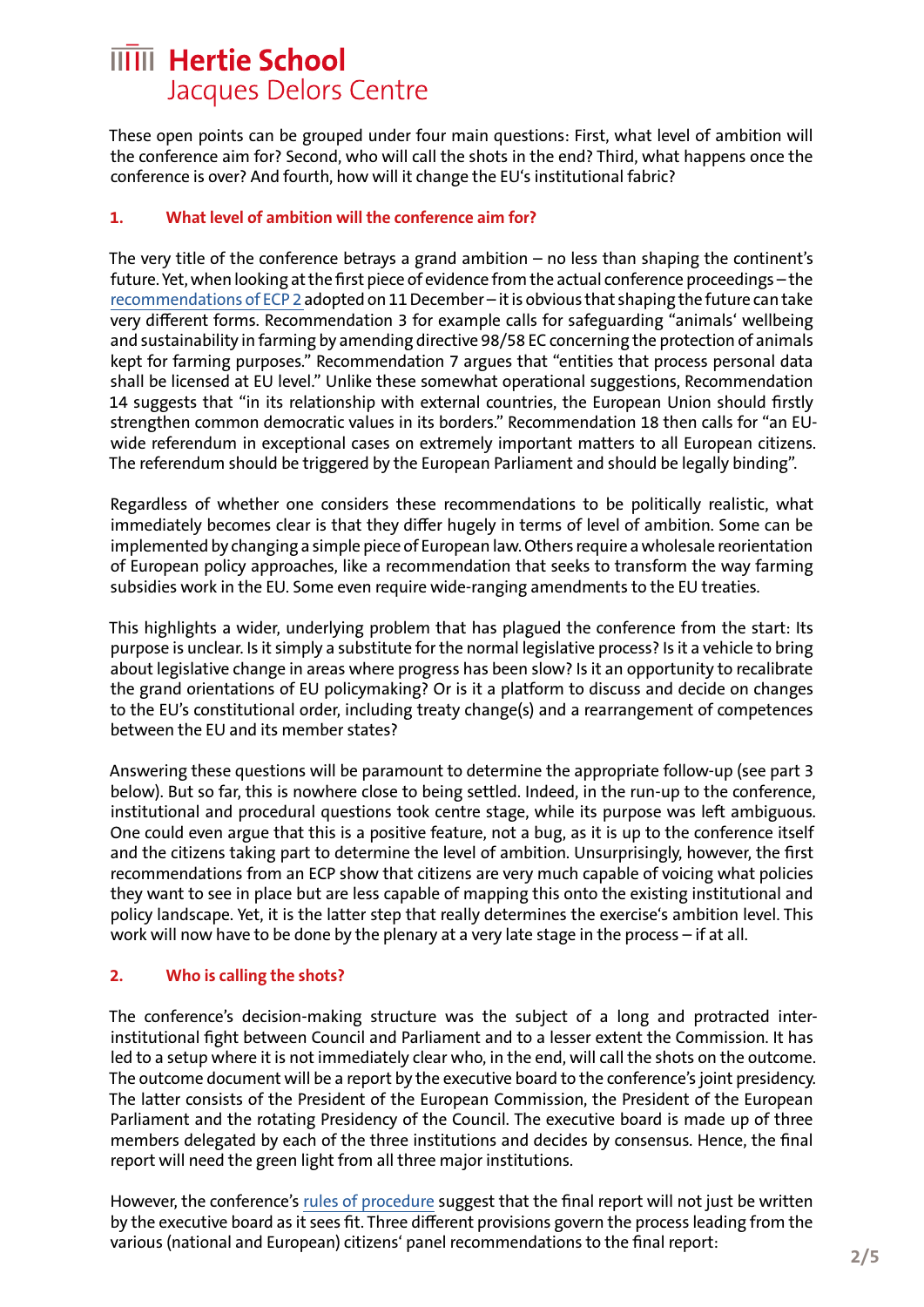

#### **Provisions in the rules of procedure on how to get to the final report:**

Article 7 contains the following provision:

*"The Executive Board shall draw-up and publish the conclusions of the Conference Plenary and present the final outcome of the Conference in a report to the Joint Presidency and their three institutions."* 

Article 17 determines that

*"The Conference Plenary shall debate and discuss the recommendations from the national and European Citizens' Panels, and the input gathered from the Multilingual Digital Platform, grouped by themes, in full respect of the EU's basic principles and the Conference Charter, without a predetermined outcome and without limiting the scope to pre-defined policy areas. After these recommendations have been presented by and discussed with citizens, the Plenary will on a consensual basis put forward its proposals to the Executive Board."*

Finally, Article 18 states that

*"Based on the Conference Plenary's discussions and proposals, the Executive Board, acting on a consensual basis, shall draw-up a report, in full collaboration and in full transparency with the Conference Plenary, which will then be published on the Multilingual Digital Platform."* 

Therefore, the rules of procedure imply that there will be a multi-stage process leading up to the final report. In a first stage, the plenary will discuss the recommendations coming from the national and European citizens' panels. It will then formulate proposals and decide on them by consensus. The plenary is made up by representatives of five groups: 108 MEPs, 108 national MPs, 54 Council representatives (two per member state), three Commission representatives and 108 citizens chosen by the citizens' panels. Interestingly, the rules of procedure define "consensus" as consensus between MEPs, national MPs, Council and Commission representatives. Citizens do not need to agree. If their views diverge from the institutional representatives, the executive board report is supposed to make that transparent.

It is hard to overstate the importance of this consensus provision. It means that any proposals coming from the plenary must have the blessing not only of the three major EU institutions, but indeed, if taken literally, of every member state, of every political group in the EP including the Eurosceptic ones and of all national MPs represented in the plenary. This means that everything that makes it into the final set of proposals will have powerful backing. It also means that it seems rather unlikely that anything very concrete and new will make it onto that list.

But, as we have seen, the plenary is not the end of the story: It is for the executive board to take the proposals of the plenary into account – but nothing in the rules of procedure precludes it from then changing or supplementing the plenary proposals, e.g. by taking directly into account the recommendations from the citizens' panels. This gives extraordinary power to the board's nine members: EPP group president Weber, S&D group president García Pérez, Renew MEP Verhofstadt; Commission VPs Jourová, Šefčovič and Šuica plus the European ministers of state from France, Slovenia and the Czech Republic representing the rotating presidencies in the second half of 2021 and in 2022. In the end, it will be formally up to them to decide what will be in the outcome document and what will not.

Even so, we know that political dynamics rarely stick to formal procedures. And so it will be very interesting to see whether the plenary will somehow muster the consensus required by the rules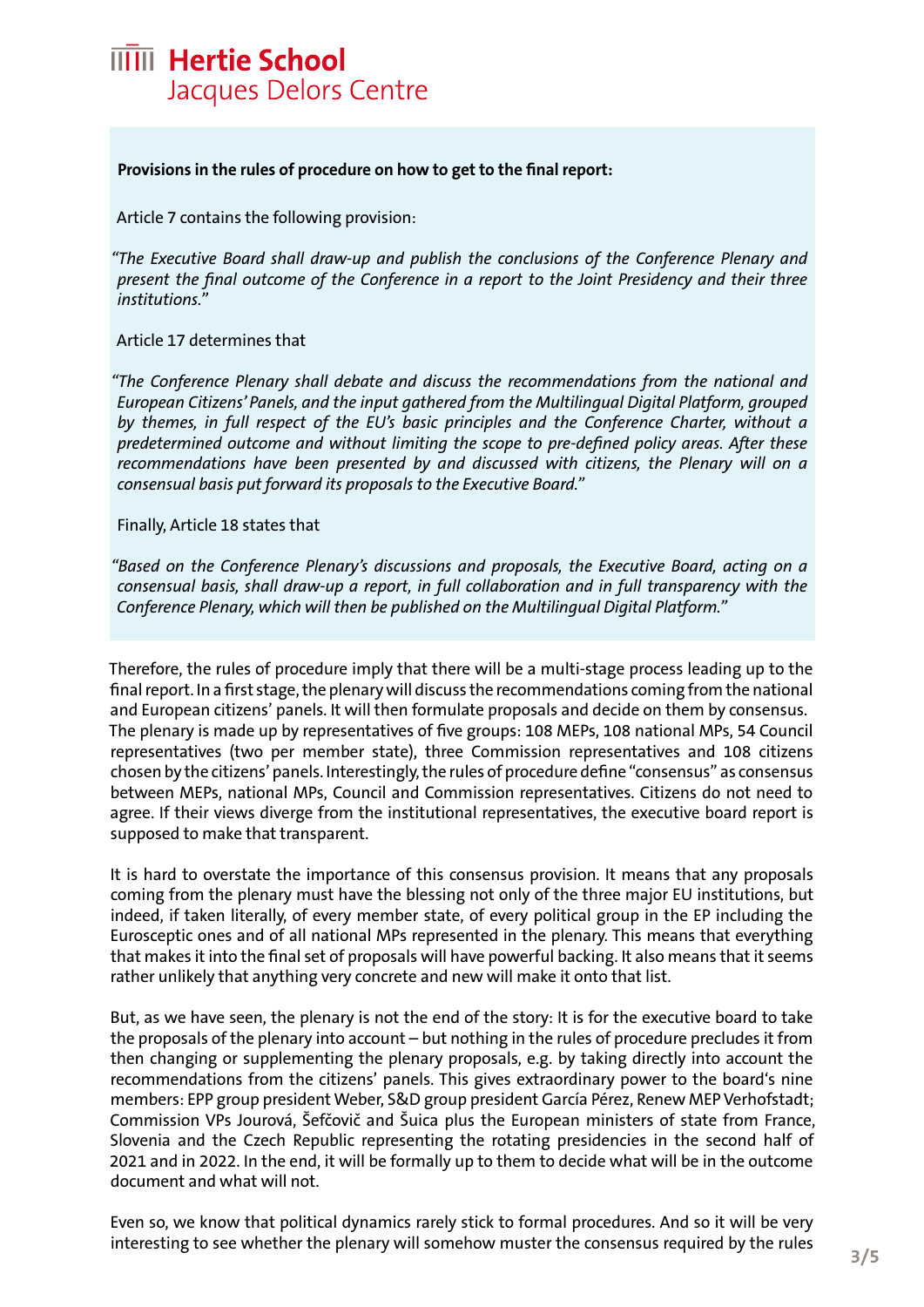### **IIIII** Hertie School Jacques Delors Centre

to force the executive board's hands – or whether the latter will in the end simply take matters in hand and decide on the outcome on its own. In any case, it seems fairly clear that, whatever the outcome, it will already have strong backing from all major institutions and across the political and geographic spectrum.

#### **3. What follow-up?**

The most discussed open question in recent months has surely been: How will the conference be followed up in active terms? However, this question is arguably overrated when looking at the conference setup set out above. The procedures all but guarantee that the content of the final report will have the endorsement of the Council, of a majority of the Parliament and of the Commission and thus will have to be followed up by these institutions.

Hence, this is not so much a question of whether the outcome will be implemented but, rather, whether the proposals in the conference final report will be sufficiently concrete to be capable of being enacted at all or simply be general lines or statements of intent that do not require concrete action.

Therefore, the main test for the conference report will be whether it contains recommendations or proposals that can be translated into active policy either by the Commission and the co-legislators through the legislative process or by a convention if treaty change is involved. Otherwise, the follow-up will likely remain superficial regardless of any pre-commitments from the institutions themselves.

#### **4. What will be the lasting impact?**

A final open question is what imprint the conference will leave on the EU's institutional setup over and above the policy outcome. The conference is not only an enigma, but also a big experiment. For the first time, citizens – albeit only a very small number – are directly taking part in an institutional deliberation process at EU level. The normal procedures of European legislation were never designed for this kind of inclusive decision-making: They are built around the idea of twin representation via member states and directly elected MEPs.

The unanswered question that truly matters now is whether this conference will represent an anomaly in EU institutional development or the start of a shift towards new forms of decisionmaking and deliberation at the European level: The conference can have a transformative effect on the institutional structure by its mere existence. But this effect should not be taken for granted. Rather, the key determining factor will be whether the conference manages to develop a dynamic where proposals emanating from the citizens' panels are not just brushed aside or instrumentalised in debates by the institutional representatives in plenary and on the executive board but taken seriously for what they are. This does not mean that they must be copy-pasted directly into the final report without any debate. After all, the citizens' panels are not and cannot be a substitute for representative democracy. But it means that they need to get a fair hearing. This, however, in turn requires that the policy recommendation themselves can be taken seriously and are linked to adequate descriptions of problems they are supposed to solve.

The first plenary sessions did not exactly bode well in this respect: Institutional representatives as well as the observers from the social partners and civil society organisations talked a lot about the importance of listening to citizens but at the same time talked about citizens rather than engaged with them.

Thus, the coming months will not only determine how the conference can change EU policies but also whether it can impinge upon the EU's underlying institutional fabric, including by changing the dynamics between the EU institutions.